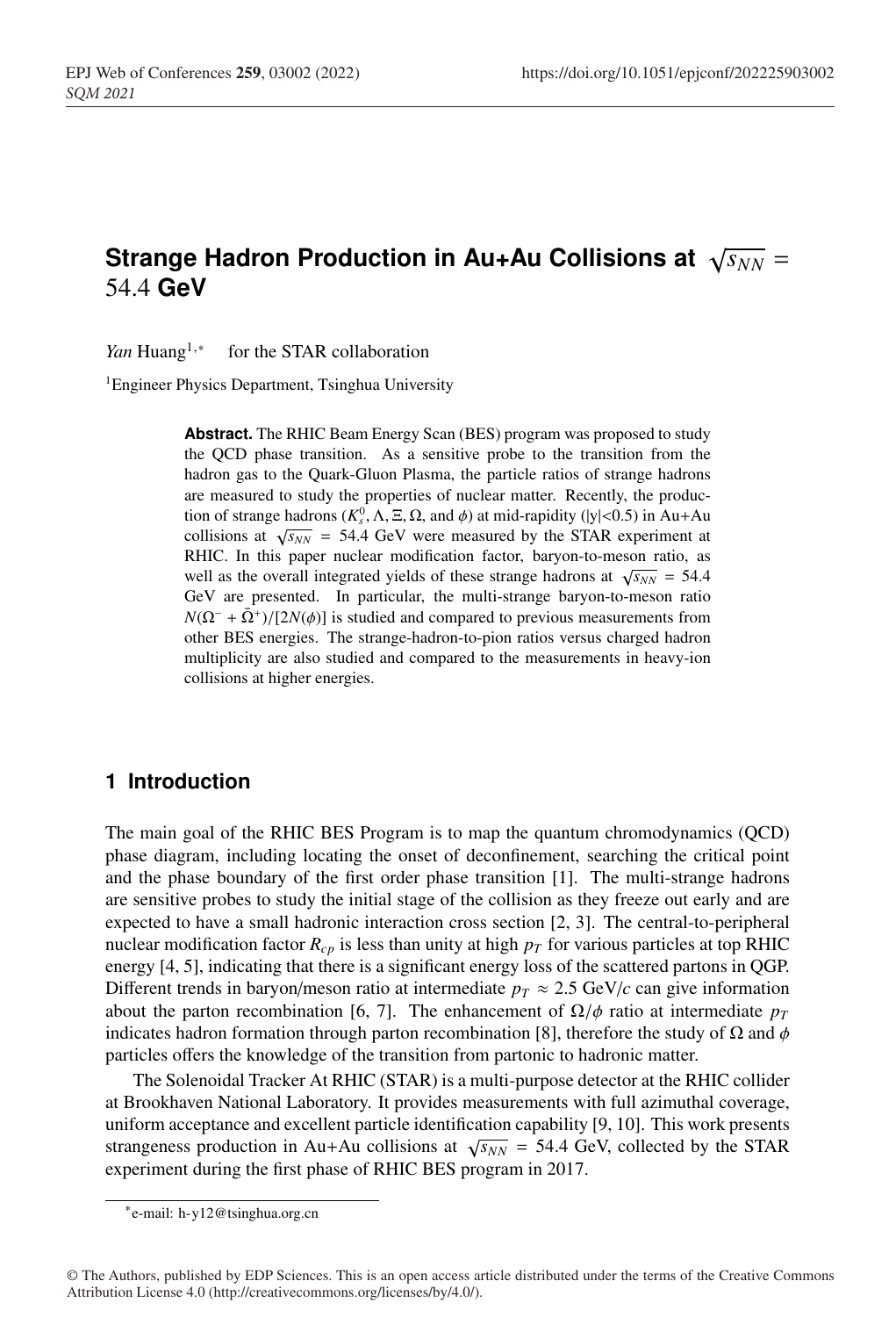## <sup>35</sup> **2 Results and discussion**

The strange hadrons  $K_s^0$ ,  $\Lambda(\bar{\Lambda})$ ,  $\Xi^{-}(\bar{\Sigma}^{+})$ ,  $\Omega^{-}(\bar{\Omega}^{+})$ , and  $\phi$  are reconstructed using the invariant mass technique with the corresponding decay channels:

 $K_s^0 \to \pi^+ + \pi^-$  (*B.R.* 69.20%)  $K_s^0 \to \pi^+ + \pi^-$  (*B.R.* 69.20%)  $\Delta(\bar{\Lambda}) \to p(\bar{p}) + \pi^-(\pi^+)$  (*B.R.* 63.90%)<br>  $\Xi^-(\bar{\Xi}^+) \to \Lambda(\bar{\Lambda}) + \pi^-(\pi^+)$  (*B.R.* 99.887%)  $\Omega^-(\bar{\Omega}^+) \to \Lambda(\bar{\Lambda}) + K^-(K^+)$  (*B.R.* 67.8)  $\Omega^-(\bar{\Omega}^+) \to \Lambda(\bar{\Lambda}) + K^-(K^+)$  (*B.R.* 67.8%)  $\phi \to K^+ + K^-$  (*B.R.* 49.1%)

Weak decay feed-down correction was carried on for  $\Lambda$  hyperons. The daughter particles of these strange hadrons,  $\pi$ , *K*, and *p* are identified by  $dE/dx$  in TPC to reconstruct the secondary vertex. More details of the strange particle reconstruction can be found in Ref. [7]. In the following, the particle yields,  $R_{cp}$ ,  $\Omega/\phi$  ratio, and particles/pions ratio of the strange hadrons are presented and discussed.

#### <sup>42</sup> **2.1 Particle yields**

The integrated yield  $dN/dy$  per half of average number of participating nucleon  $\left(\langle N_{part}\rangle/2\right)$ as a function of  $\langle N_{part} \rangle$  at  $\sqrt{s_{NN}}$  = 54.4 GeV are plotted in Fig. 1. We can see the normalized yields of  $K_s^0$ , Ξ, Ω, and φ increase with  $\langle N_{part} \rangle$  and energy. The feed down corrected  $\bar{\Lambda}$ <sup>46</sup> normalized yield has weak centrality dependence similar to other BES energies, which can be <sup>47</sup> understood by the possible annihilation processes on anti-baryon production in more central collisions.



Figure 1: The integrated yield *dN*/*d*y per half of average number of participating nucleon ( $\langle N_{part} \rangle$ /2) as a function of  $\langle N_{part} \rangle$ . The box on each data point denotes the systematic error.



Figure 2:  $R_{cp}(0.5\%/40.60\%)$  of  $K_s^0$ ,  $\Lambda$ ,  $\Xi$ , and  $R_{cp}(0.10\%)/(40.60\%)$  of  $\phi$  at midrapidity  $|y| < 0.5$  at  $\sqrt{s_{NN}} = 54.4$  GeV. The box on each data point of  $K_s^0$ ,  $\Lambda$ , and  $\Xi$  denotes the systematic error. There are only statistical error for  $\phi$ .

#### <sup>49</sup> **2.2 Nuclear modification factor** *Rcp*

The nuclear modification factor  $R_{cp}$  is defined as the ratio of  $(dN/dp_T)/\langle N_{coll}\rangle$  in central collisions to that in peripheral ones. Here *N<sub>coll</sub>* is determined from Glauber Monte Carlo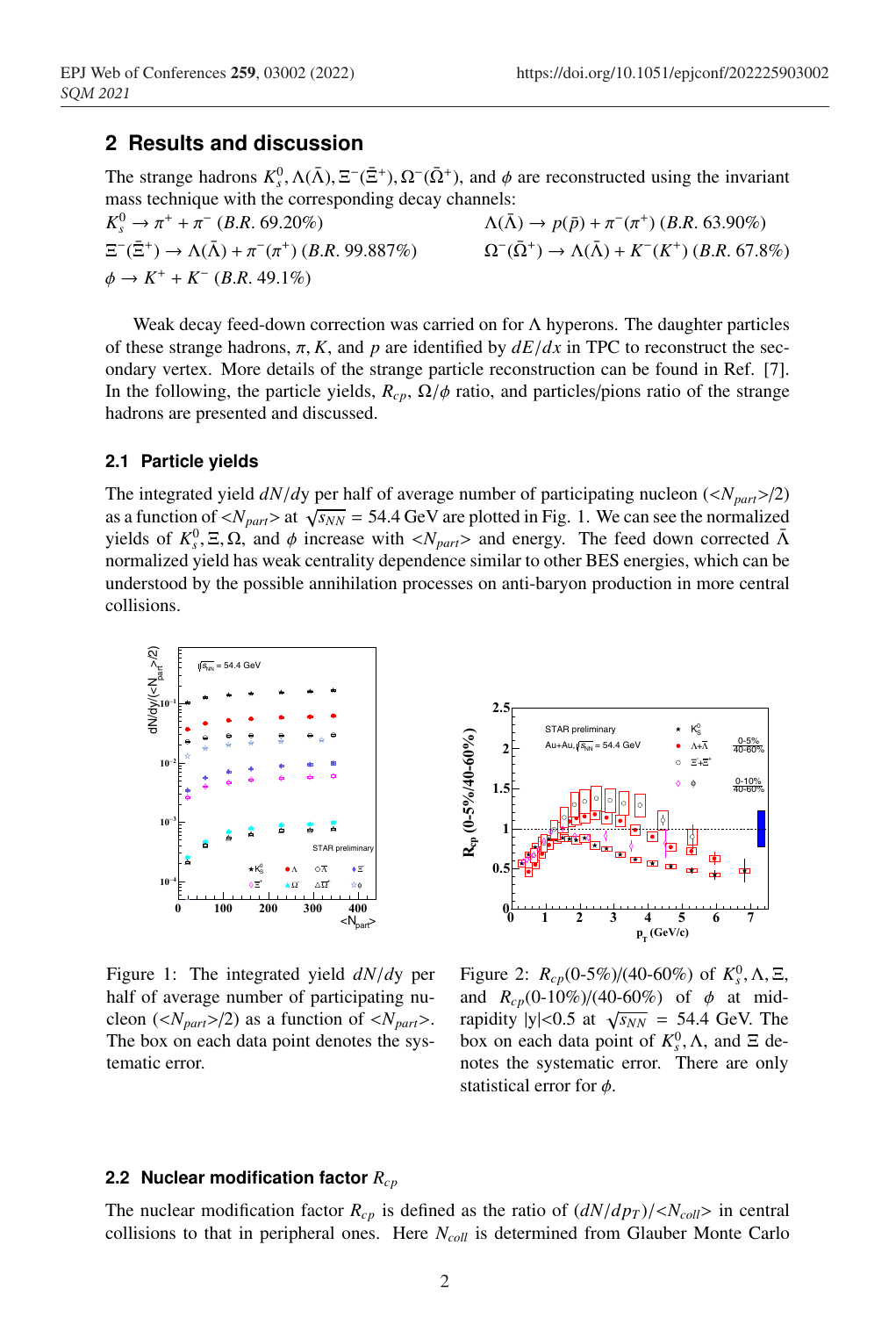simulations [7].  $R_{cp}$  of strange hadrons at  $\sqrt{s_{NN}}$  = 54.4 GeV are presented in Fig .2. There is a strong suppression at high  $p<sub>T</sub>$  for all particles indicating energy loss effect of scattered partons in QGP. A separation of baryon/meson at intermediate  $p_T$  suggests the hadron formation through parton recombination. Considering the  $R_{cp}$  results at other BES energies shown in Fig. 28 from Ref. [7], one can see that there is no suppression at highest measured  $p_T$ at  $\sqrt{s_{NN}} \le 11.5$  GeV, more statistics are needed for high  $p_T$  and results from BES phase -II program are expected.

#### <sup>59</sup> **2.3** Ω/φ **ratio**

Figure 3 (a) shows the centrality dependence of  $N(\Omega^- + \overline{\Omega}^+) / [2N(\phi)]$  ratio as a function of transverse momentum at mid-rapidity ( $|y|$ <0.5) at  $\sqrt{s_{NN}}$  = 54.4 GeV, the ratios keep increasing from peripheral to central collisions at intermediate  $p<sub>T</sub>$ , this can be interpreted as a consequence of hadron formation through parton recombination and parton collectivity in central collisions. Figure 3 (b) presents the  $\Omega/\phi$  ratio for different energies in central collision (0-10%) [8]. An enhancement at intermediate  $p_T$  at  $\sqrt{s_{NN}}$  = 54.4 GeV is apparently observed, indicating hadron formation through parton recombination. More statistics are needed for  $\sqrt{s_{NN}}$  = 11.5 GeV to make a conclusion and this is one of the aims of BES-II program.





Figure 3: Centrality dependence of  $\Omega/\phi$  ratio at  $\sqrt{s_{NN}}$  = 54.4 GeV (a), and energy dependence of that for central collisions 0- 10% (b). Statistical and systematic errors are shown.

Figure 4: The ratio of yields of strange particles to that of pions [12, 13]. The errors are statistical and systematic.